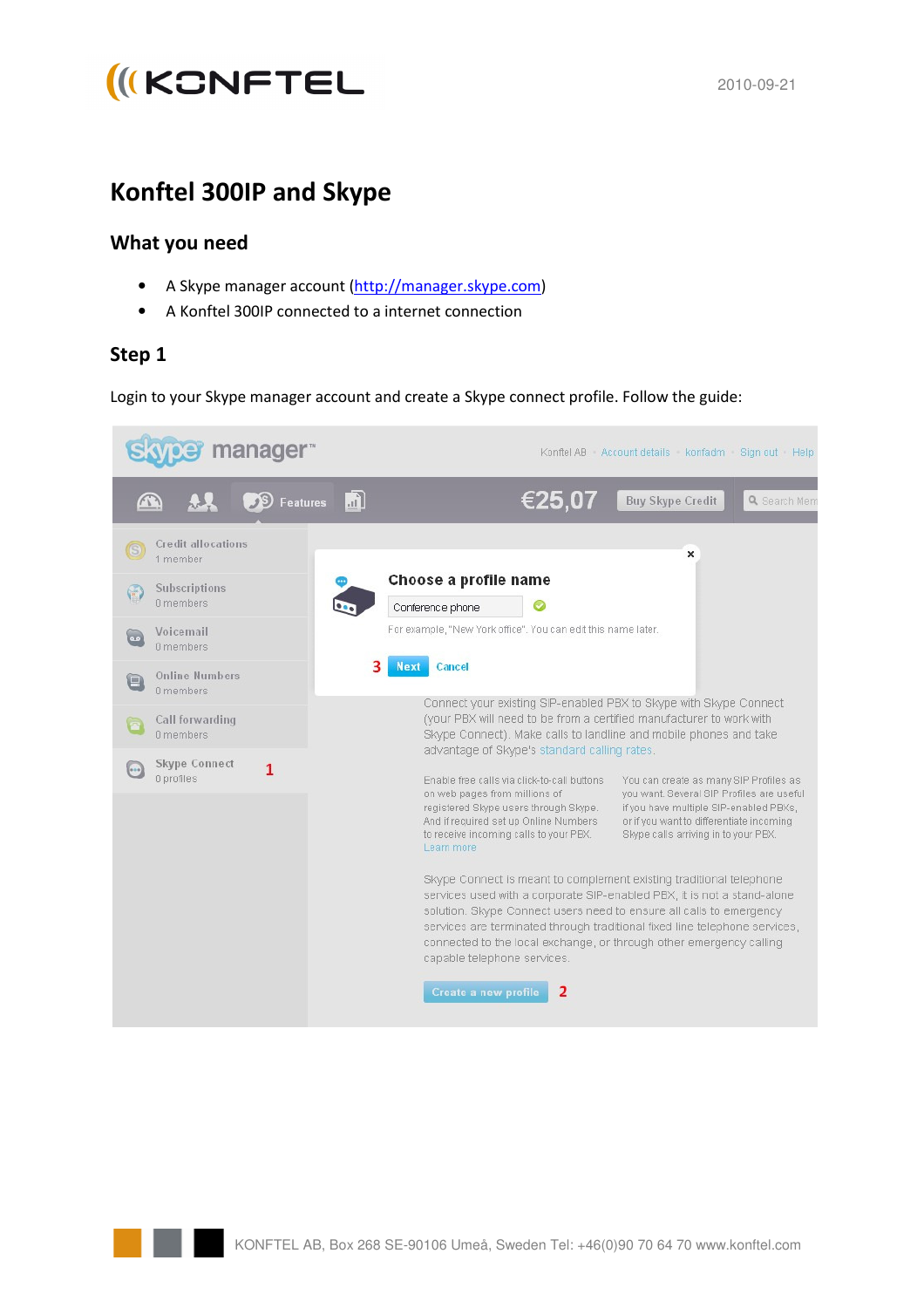

## **Step 2**

When the profile is created you'll receive a username, password and Skype connect address.